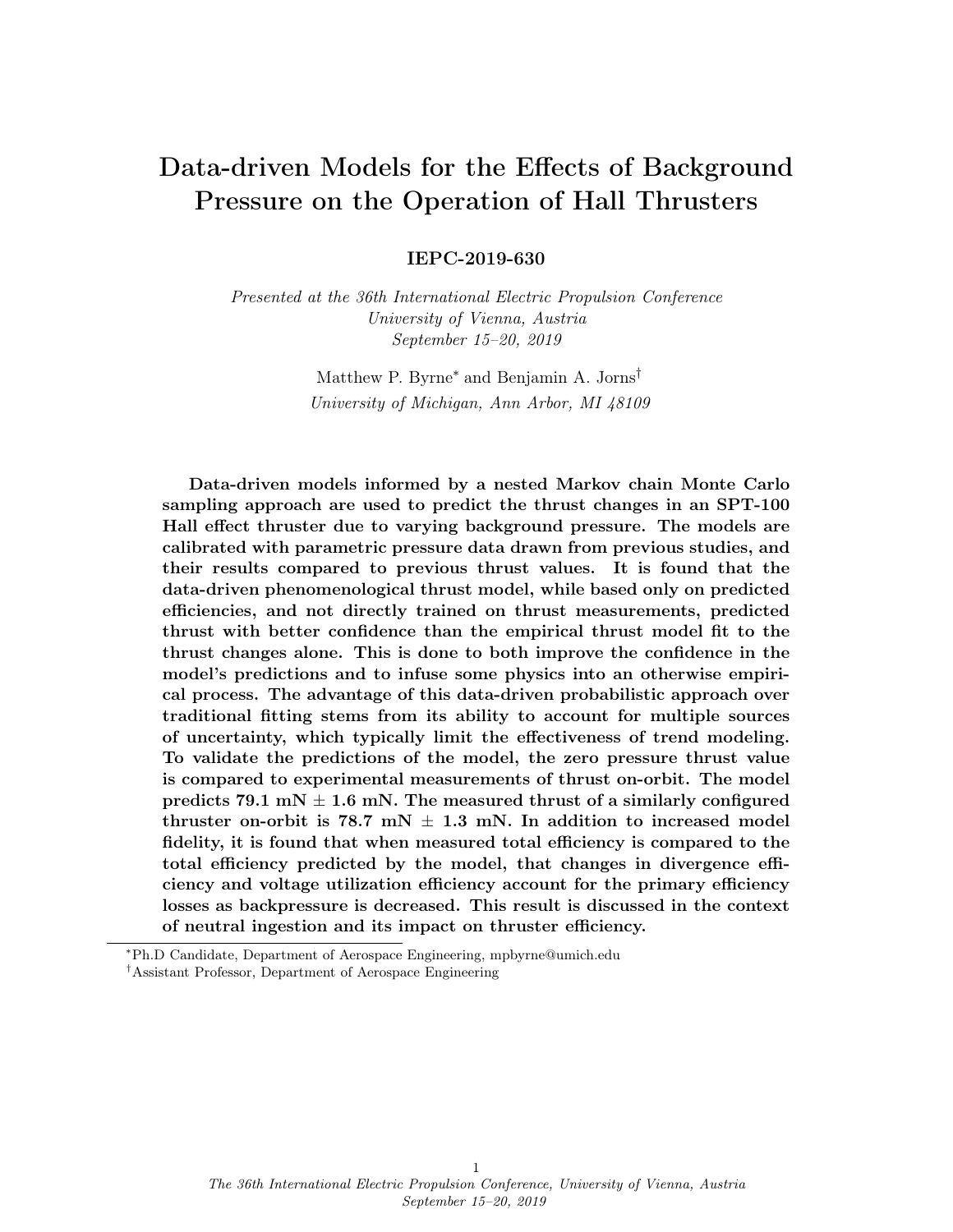| Nomenclature |  |
|--------------|--|
|--------------|--|

| <b>HET</b>       | $=$ Hall Effect Thruster             |
|------------------|--------------------------------------|
| $\eta_a$         | $=$ Anode Efficiency                 |
| T                | $=$ Thrust                           |
| $\dot{m}$        | $=$ Mass Flow Rate                   |
| $P_d$            | $=$ Discharge Power                  |
| $\eta_q$         | $=$ Charge Utilization Efficiency    |
| $\eta_v$         | $=$ Voltage Utilization Efficiency   |
| $\eta_d$         | $=$ Divergence Efficiency            |
| $\eta_b$         | $=$ Current Utilization Efficiency   |
| $\eta_m$         | $=$ Mass Utilization Efficiency      |
| $V_{loss}$       | $=$ Voltage Loss                     |
| $V_d$            | $=$ Discharge Voltage                |
| δ                | $=$ Charge Weighted Divergence Angle |
| İ                | $=$ Ion Current Density              |
| $\theta$         | $=$ Polar Angle                      |
|                  | $A_x, B_x, C_x$ = Fitting Parameters |
| $\boldsymbol{P}$ | = Background Pressure                |

## I. Introduction

H<sup>All effect thrusters (HET)</sup> are becoming one of the most widely used electric propulsion technolo-<br>gies<sup>1</sup>. Yet, one of the major unanswered question about the operation of HETs is the validity of gies<sup>[1](#page-15-0)</sup>. Yet, one of the major unanswered question about the operation of HETs is the validity of using ground measurements to predict the behavior of the thruster on-orbit. It is not yet possible to recreate true space conditions in the laboratory — at best base pressures six orders of magnitude higher than those in low-earth orbit can be achieved. This backpressure can have a significant effect on the operation of HETs, influencing key thruster properties such as thrust, plume divergence, cathode operation, and discharge current oscillations<sup>[2](#page-15-1)[–18](#page-16-0)</sup>. These effects are exacerbated for higher power thrusters which, due to their increased throughput, are subject to even higher pressures during testing. Given the trend in increasing HET power required to meet future mission needs, and in light the limitations of available pumping speed, there is a strong motivation to develop a method to map ground-based measurements to on-orbit behavior.

The standard method to address this problem is through parametric studies, systematically low-ering the facility pressure to map the dependence of key thruster properties on backpressure<sup>[2](#page-15-1)-18</sup>. Extrapolation then can be used to project measured trends to space-like pressures. While unambiguous in its implementation, there are a number of reservations with this method. For example, in order to perform an extrapolation, it is necessary to posit a functional dependence of the pressure (e.g., linear, exponential, quadratic, etc.). Absent a first-principles understanding of what drives facility effects, it is not clear what functional dependence of performance metrics, like thrust, is physically valid. Furthermore, even if there is a functional form that fits the measured data with high fidelity, it is not known if there is a valid way to extrapolate from the lowest pressure that can be achieved to flight-like conditions. Indeed, the only way to truly validate a functional form and its extrapolation is with in-space tests. These are prohibitively expensive. Faced with these limitations both in testing capability and knowledge of the physical processes, there is a pressing need to identify practical solutions that, at the minimum, allow us to rigorously quantify our confidence in the predictions of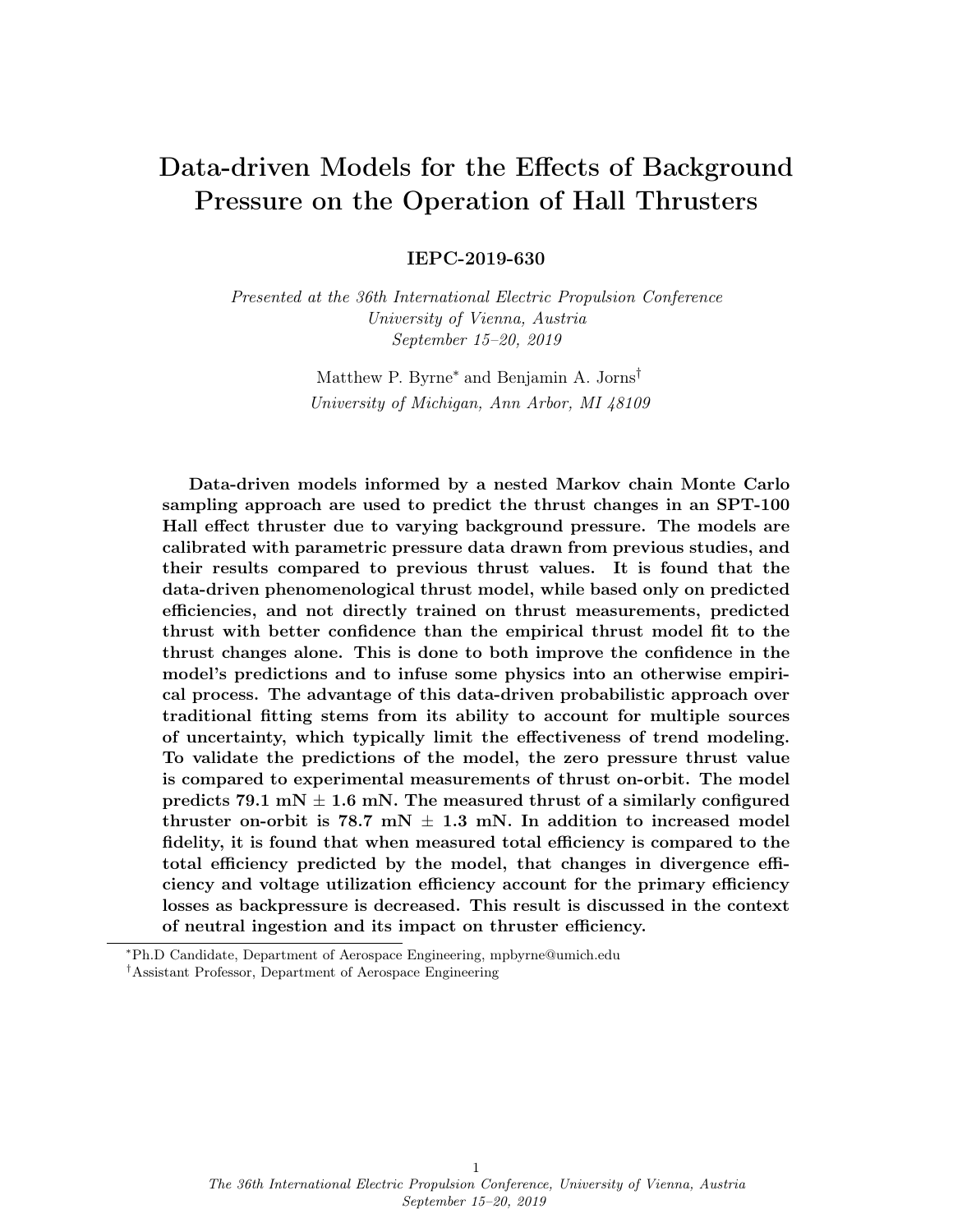an extrapolated model. It is important that we rigorously account for both measurement uncertainty (aleatory) and knowledge gaps in the physics (epistemic) so as to bound the predictions outside of the measurable pressure range.

Probabilistic studies are ideal methods for quantifying uncertainty, especially when tackling multidimensional problems with many possible sources of error. In these studies, model fitting parameters are treated as random variables which can vary according to a probability distribution function (PDF). These parameters are calibrated on experimental measurements and their PDFs are updated based on the new information. The goal of this study is to use this method to develop a data-driven model which can predict with uncertainty how the thrust of an SPT-100 Hall thruster will change under different backpressure conditions with a well defined confidence interval.

This paper is organized in the following way. In the first section we review the relevant facility effects and discuss the models and methods that we used to predict thruster operation at different background pressures. In the second section we present the calibrated fitting parameter PDFs generated by our probabilistic analyses. In the last section we discuss the predictions of our model and its relevance to future facility effect studies.

# II. Theory and Approach

In this section we describe the methodologies used in predicting the performance changes in an SPT-100 Hall thruster as background pressure is decreased. We focus on predicting the changes in thrust based on changes in thruster efficiency.

#### A. Facility Effect Overview

There are major differences between the ground and flight environments experienced by HETs. These so-called facility effects have been shown to significantly alter the operation of HETs, and stem primarily from two unavoidable aspects of ground testing: the grounded chamber walls  $17$ , and the finite background pressure. Of these, background pressure has been shown to have a substantial impact on thruster performance. The physical mechanisms behind how background neutrals alter thruster operation are convoluted at best, but there are four main effects which are active areas of research.

- Neutral ingestion The most direct way that the facility will impact thruster operation and thrust is through the direct ingestion of neutral gas from the environment. Neutrals can become entrained into the discharge channel, become ionized, and accelerate downstream. If left unaccounted for, these neutrals would cause a performance increase that would not be seen during flight. There are, however, a few studies  $22.23$  $22.23$  which show that this is likely a small contribution especially when compared to other facility effects. To mitigate this effect, most investigations operate thrusters at constant discharge power, reducing anode flow rate at higher background pressures to account for the additional discharge current generated by ingested background neutrals.
- Stability The effect of the facility of discharge current oscillations is both significant and poorly understood. Some studies have shown that oscillations increase with lowering background pres-sure<sup>[13](#page-16-4)</sup>, while others find that they decrease  $^{2,3,5-8}$  $^{2,3,5-8}$  $^{2,3,5-8}$  $^{2,3,5-8}$  $^{2,3,5-8}$  $^{2,3,5-8}$ . While understanding how thruster stability is altered by the background neutral density is critical to predicting how these devices will operated under different conditions, we confine this investigation to the more tractable averaged effects.
- Cathode coupling Cathode coupling has also been shown to be dependent on the background pressure of the chamber during thruster operation. While its effect on the discharge voltage is thought to be small, on the order of  $1-2\%$ <sup>[18](#page-16-0)</sup>, the cathode has been shown to play a role in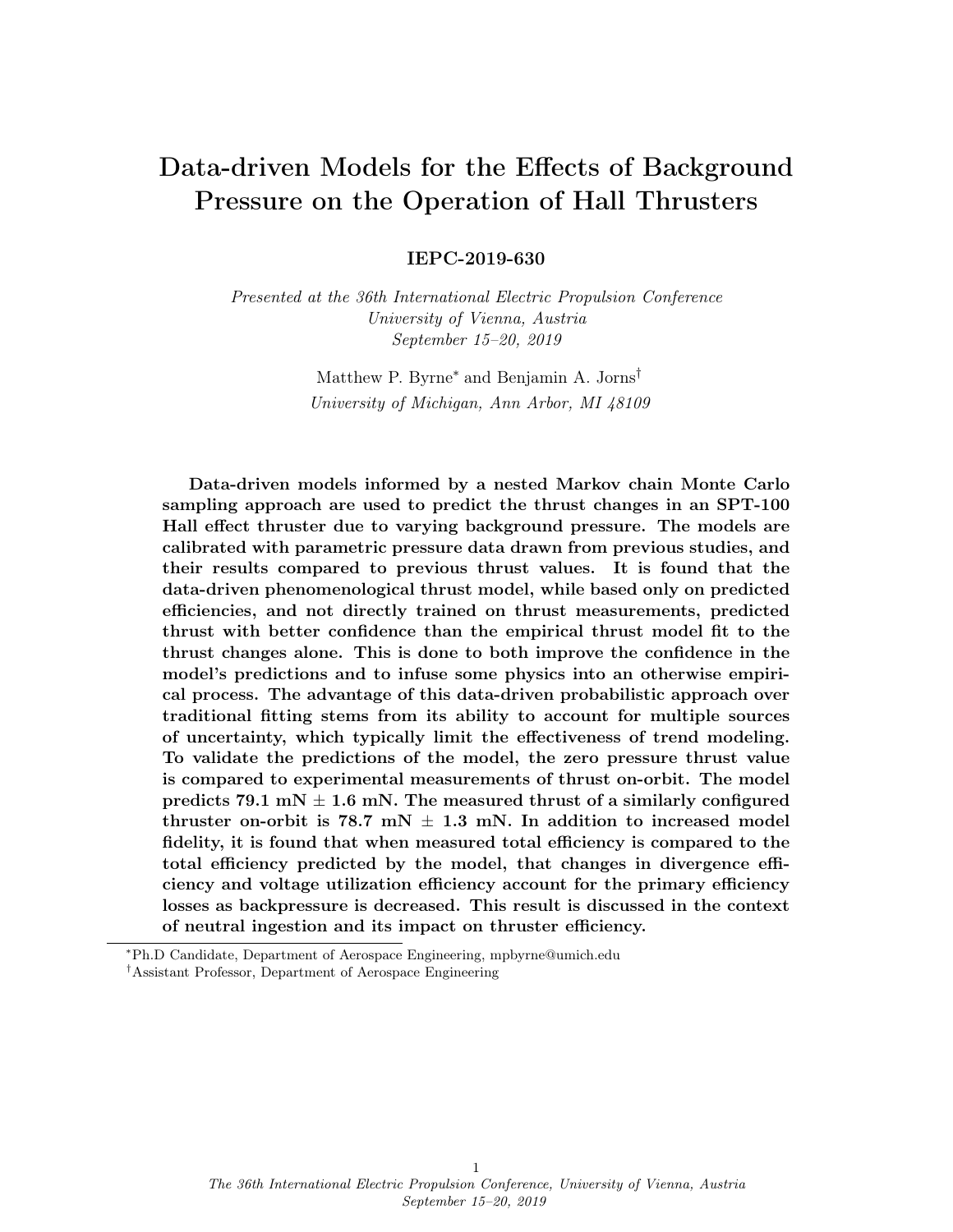discharge oscillations changes<sup>[17](#page-16-1)</sup> and the extent of the acceleration region<sup>[22](#page-16-2)[,25](#page-17-0)[,27](#page-17-1)</sup>. In this report will will only account for its effect on voltage utilization.

• Divergence angle The final facility effect, and the primary subject of this study, is the trend of decreasing thrust with decreasing background pressure. This occurs even when the thruster is operated at constant power to control for neutral ingestion. This effect has obvious implications to the future development and use of these devices. If the thrust produced by a new thruster cannot be predicted accurately by ground testing, the increased risk may preclude their use on certain missions. The cause of this effect is thought to be changing acceleration region location which causes an increase in divergence at lower pressures. Supporting this theory are a number of studies documenting the movement of the acceleration region as a function of background pressure<sup>[7,](#page-15-5)[24](#page-16-5)[–26](#page-17-2)</sup>. All of these experiments show that this effect is non-linear, they find small changes in thrust at higher pressures and large changes as the pressure drops below approx 20  $\mu Torr.$ 

#### B. Phenomenological Thrust Model

To predict how the thrust of a HET would change with different background pressures we used a phenomenological thrust model as described by Huang et  $al^5$  $al^5$ ,

<span id="page-3-0"></span>
$$
\eta_a = \frac{T^2}{2\dot{m}_a P_d} = \eta_q \eta_v \eta_d \eta_b \eta_m,\tag{1}
$$

where  $\eta_a$  is the anode efficiency, T is the thrust,  $\dot{m}_a$  is the anode mass flow rate,  $P_d$  is the discharge power,  $\eta_q$  is the charge utilization efficiency,  $\eta_v$  is the voltage utilization efficiency,  $\eta_d$  is the divergence efficiency,  $\eta_b$  is the current utilization efficiency, and  $\eta_m$  is the mass utilization efficiency.

This model was initially developed by Hofer<sup>[28](#page-17-3)</sup> (from earlier work by Goebel and Katz<sup>[29](#page-17-4)</sup>) to quantify the relative effects of different plasma properties. Using this model allows us to base our extrapolations on a firm physics foundation, even if we do not have a first-principles understanding for how each term is effected by background pressure. The mass utilization quantifies the amount of neutral mass flux that is converted to ion mass flux. The current utilization is determined by the amount of the discharge current that is made up of ion current. The voltage utilization efficiency details how much of the applied voltage goes into the acceleration potential. The charge utilization efficiency contains the losses due to multiply charged ions. Finally the divergence efficiency describes the thrust losses due to radial ion acceleration.

We focus our investigation on two of the efficiency terms, which we know will be affected by facility effects. Namely we look at the the voltage utilization efficiency (in which we assume that cathode coupling is the primary voltage loss mechanism<sup>[17](#page-16-1)[,18](#page-16-0)</sup>),

$$
\eta_v = 1 - \frac{V_{cc}}{V_d},\tag{2}
$$

and the divergence efficiency,

$$
\eta_d = \langle \cos^2(\delta) \rangle,\tag{3}
$$

where  $V_{cc}$  is the cathode coupling voltage,  $V_d$  is the discharge voltage, and  $\delta$  is the charge weighted divergence angle of the thruster plume. Divergence losses are, in a number of studies  $2,4,5$  $2,4,5$  $2,4,5$ , pointed to as the dominant thrust loss mechanism for HET as background pressure is decreased. In this study we assume that all changes in efficiency are attributable to changes in these two terms holding all others constant.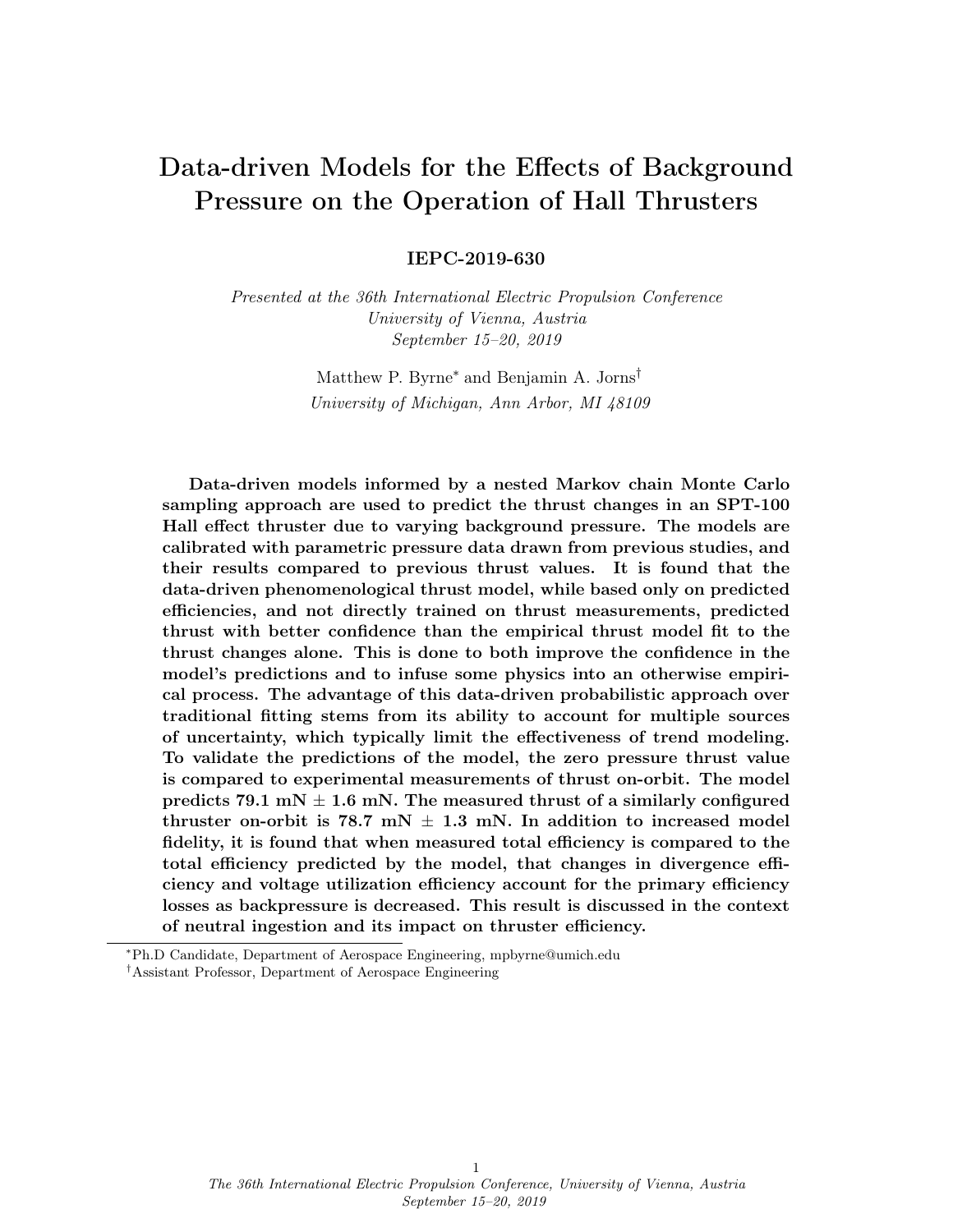#### C. Parametric Pressure Study

The data used to inform this study were taken from parametric pressure study performed by Diamant et.al.<sup>[2](#page-15-1)</sup> on the SPT-100 thruster. The thruster used in this study was a flight model SPT-100 Hall thruster from the Fakel Experimental and Design Bureau. It was operated at 300 V and 1.35 kW in constant power mode. In this work, the effects of different background pressures on a SPT-100 performance and plasma properties were recorded at two different facilities. Of particular interest to this study are the calculations and measurements of thrust, efficiency, total mass flow rate, and ion flux sweeps. From this data Cusson et. al.  $^{18}$  $^{18}$  $^{18}$  was able to extract values for cathode coupling voltage as it changed with respect to background pressure. We have plotted this data in Fig[.1.](#page-4-0)

<span id="page-4-0"></span>

Fig. 1 Cathode coupling voltage as a function of background pressure extracted by Cusson et. al.<sup>[18](#page-16-0)</sup> from Diamant et.at<sup>[2](#page-15-1)</sup>

We extracted the divergence angle data from the ion flux sweeps performed by Diamant. We calculated the divergence angle based on the definition provided in Huang et. al.<sup>[4](#page-15-6)</sup>,

$$
\langle \cos(\delta) \rangle = \frac{2\pi R_{FP}^2 \int_0^{\frac{\pi}{2}} j(\theta)\cos(\theta)\sin(\theta)d\theta}{2\pi R_{FP}^2 \int_0^{\frac{\pi}{2}} j(\theta)\sin(\theta)d\theta}.\tag{4}
$$

In this equation,  $\delta$  is the charge weighted divergence angle,  $\theta$  is the angle with respect to thruster centerline, and  $j(\theta)$  is the ion current density as a function of angle from centerline. At the outer edges of the plume the the plasma properties of the beam are obscured by charge exchange ions which are not present during flight operation. These ions have different velocities than those originating from the beam. As a result, in order to calculate an accurate divergence angle it is necessary to remove the CEX wings<sup>[30](#page-17-5)</sup>. This was done experimentally by Diamant by biasing the collection probe to exclude non-beam ions. We used the 100 V bias data to calculate divergence angle. The extracted data is plotted versus background pressure in Fig[.2.](#page-5-0)

#### D. Bayesian Parameter Estimation Approach

Given the large amount of uncertainty in plume measurements, and the large number of relevant variables, a probabilistic Bayesian analysis is an ideal tool for finding the best fitting parameters while simultaneously quantifying the uncertainty. Bayesian Analysis is based on a theorem known as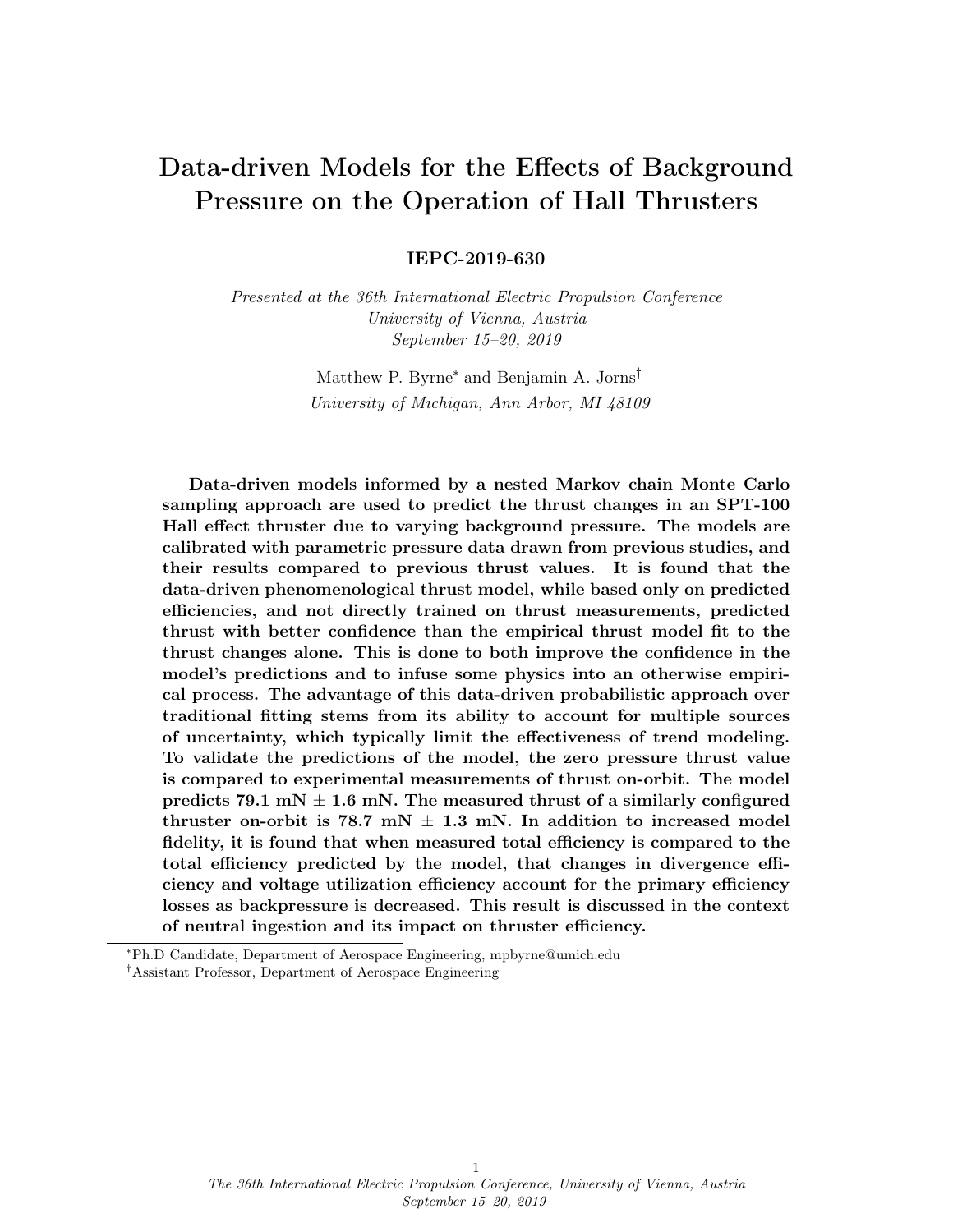<span id="page-5-0"></span>

Fig. [2](#page-15-1) Divergence angle as a function of background pressure, extracted from Diamant<sup>2</sup> RPA100 Ion Flux measurements at different background pressures

Bayes' rule,

$$
P(\theta) = \frac{L(\theta) \cdot p(\theta)}{Z},\tag{5}
$$

where  $\theta$  is a random variable,  $p(\theta)$  is the prior probability distribution,  $L(\theta)$  is the likelihood function, Z is the marginal likelihood or evidence, and  $P(D)$  is the posterior probability distribution.

To apply this technique to our problem, first both of the efficiency terms noted above were assigned a fitting function which best describes its dependence on background pressure. Second each parameter in the fitting functions were assigned a pdf, known as a prior. Since we do not have any a priori information about the shape or range this distribution should have, we can represent our ignorance by selecting uniform distributions for each parameter. The third step is to choose a likelihood function. Most measured parameters naturally have a Gaussian distribution, and while it is true that some multiplicative processes are best described by more complicated likelihood choices [20,](#page-16-6)[21](#page-16-7), a Gaussian is the most straightforward choice for this study, given by,

$$
L(\theta) = \frac{1}{2\pi\sigma} \cdot \exp\left[-\frac{(\theta - \mu)^2}{2\sigma^2}\right],\tag{6}
$$

where  $\theta$  is a random variable,  $\sigma$  is the standard deviation of the distribution, and  $\mu$  is the mean of the distribution. To put what these terms mean in the context of a measurement;  $\mu$  would represent the true value of the quantity being measured (possibly given by a model),  $\sigma$  represents the chance that a different value is obtained when the quantity is measured, and  $\theta$  is the value that you measured. The final step is to use the measured data and Bayes' Rule to perform a Bayesian update to redefine the ways each of the parameters are distributed. The resulting pdf is known as a posterior.

We generate the posteriors using a Nested Sampling Markov chain Monte Carlo (NSMCMC) approach. This process is described in detail by Sivia and Skilling [19](#page-16-8), which we briefly review here. The algorithm begins by selecting a series of live points. Each live point is calculated by pulling a random sample of each fitting parameter prior. Each parameter set is then used to calculate a likelihood function. The lowest likelihood set is stored, and the parameters of that set are then re-assigned to a set with higher likelihood using an MCMC routine. This process is iterated approximately one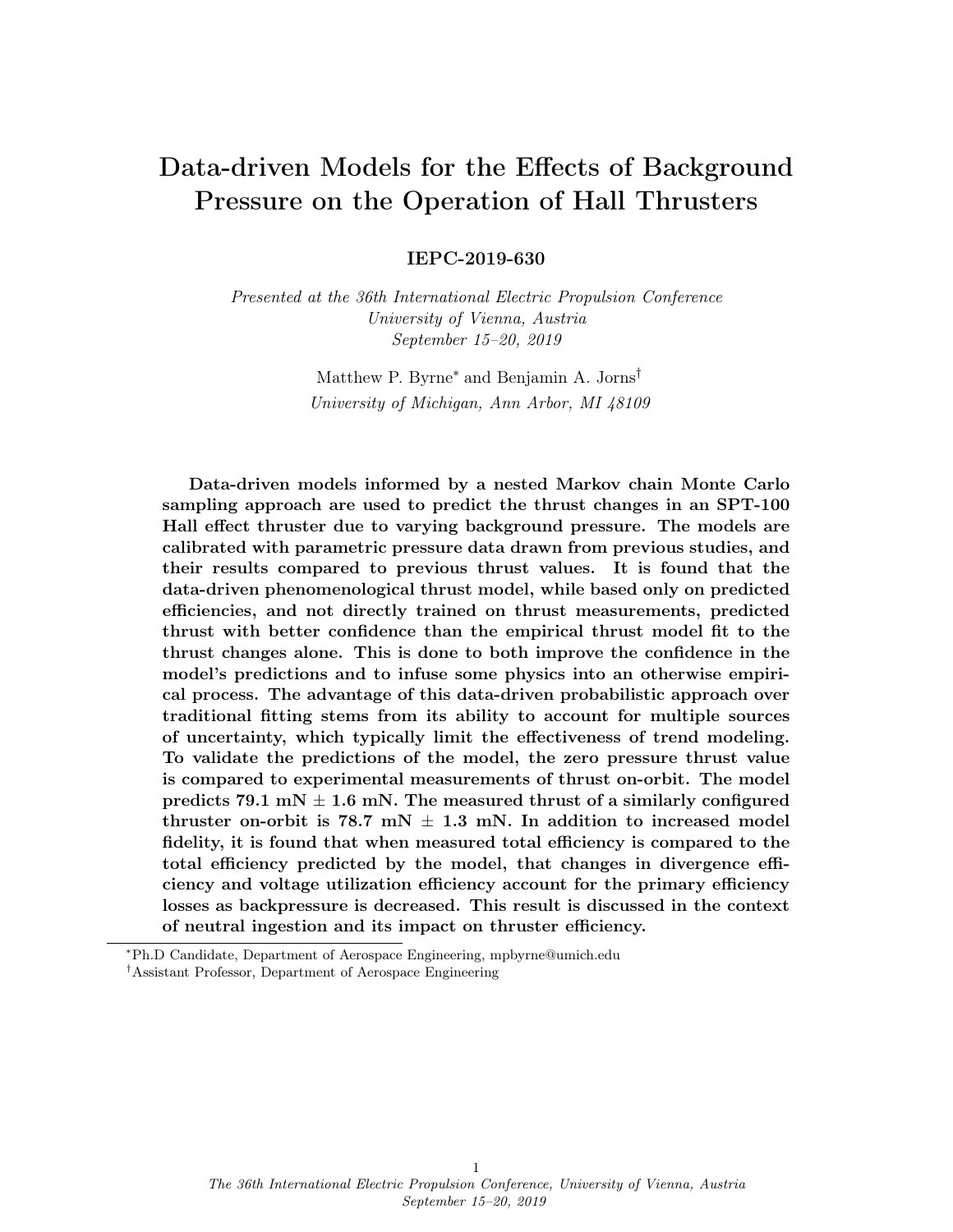hundred thousand times (depending on how many live points are chosen) until the process converges on the set of parameters with the highest likelihood. Since we began with a uniform prior for each parameter, the corresponding posteriors are proportional to the calculated likelihood, from Bayes' Rule,

$$
P(\theta) = \frac{L(\theta)}{Z} \propto L(\theta). \tag{7}
$$

Since the value of each parameter now has an associated pdf based on the underlying data and its uncertainty, we can "propagate" that uncertainty through the calculations and ultimately to our predictions. For each fitting function we can then Monte Carlo sample each parameter to find the complete range of values that fitting function can take. Confidence intervals can then be drawn to provide an uncertainty envelope.

## III. Results and Analysis

In this section we will display the results of our parameter estimation study. First, we will describe the models we chose and the reasons behind their selection. Second, we will examine the results of our Bayesian parameter estimation technique. Finally we will use those results to make thrust predictions for on-orbit pressures. We will also compare our thrust predictions and Diamant's to experimental measurements of thrust from the Russian express missions<sup>[31](#page-17-6)</sup>.

#### A. Model Selection

## • Cathode Coupling Model

To model the cathode coupling voltage as a function of background pressure, we chose an exponential of the form,

<span id="page-6-0"></span>
$$
V_{cc}(P) = A_{V_{cc}} \cdot exp(B_{V_{cc}} \cdot P), \qquad (8)
$$

where  $A_{V_{cc}}$  and  $B_{V_{cc}}$  are fitting parameters. We chose this form based on the work done by Cusson<sup>[18](#page-16-0)</sup>. In this paper they propose a first principles model for the change in cathode coupling as a function of neutral density. While their model fits the data very well, it is very complicated. Therefore, for this study we used a simpler equation of the same form with two fit parameters.

#### • Divergence Angle Model

Unlike the cathode coupling model, when fitting the divergence angle data we did not use a physics-based model, as no such model exists. Instead we used a polynomial model. We selected a quadratic model given by

<span id="page-6-1"></span>
$$
\delta(P) = A_{\delta} P^2 \cdot B_{\delta} P \cdot C_{\delta},\tag{9}
$$

where  $A_{\delta}$ ,  $B_{\delta}$ , and  $C_{\delta}$  are fitting parameters. We chose quadratic because it was the lowest possible order polynomial that still qualitatively matched the data. While this assumption allows us to proceed with the probabilistic analysis, it restricts the applicability of the results to the SPT-100 only, since other thrusters may have different functional forms.

#### • Phenomenological Thrust Model

Based on the assumptions we introduced above, we can rewrite the phenomenological thrust model(equation [1\)](#page-3-0) in terms of its backpressure dependence,

$$
T(P) = \sqrt{\dot{m}_a \cdot C \cdot \left(1 - \frac{V_{cc}(P)}{V_d}\right) \cdot \cos^2\left(\delta(P)\right)},\tag{10}
$$

where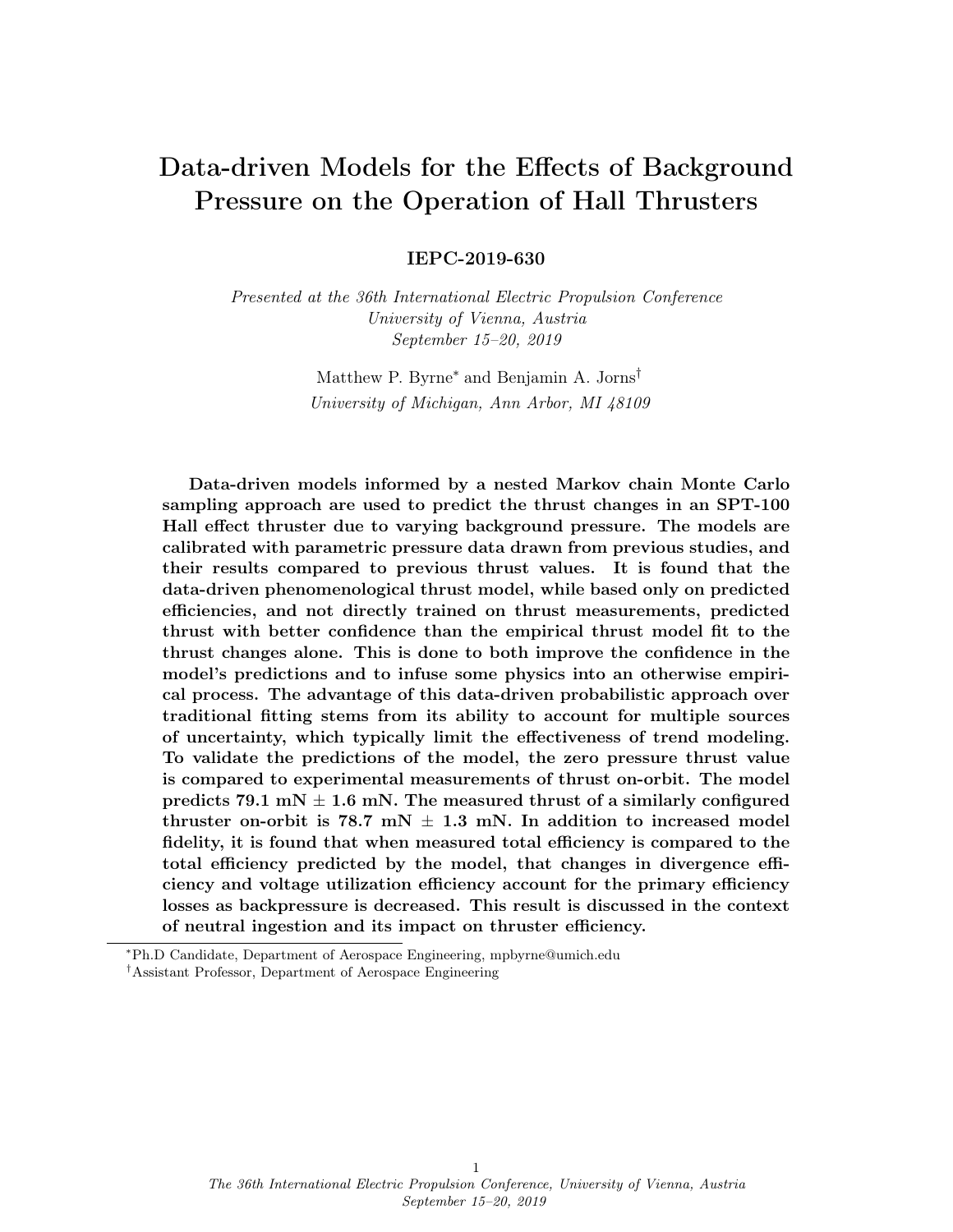$$
C = P_d \cdot \eta_q \cdot \eta_b \cdot \eta_m. \tag{11}
$$

We calculate C based on the Diamant's<sup>[2](#page-15-1)</sup> average reported values for total efficiency, thrust, and mass flow rate at  $5 \cdot 10^{-5}$  Torr.

## • Diamant's Thrust Model

Diamant has an empirical model which was fit to experimental thrust measurements, shown in Fig[.3](#page-7-0) with the parameter values chosen by Diamant. To have a point of comparison for our phenomenological model predictions, we also applied the parameter estimation technique to Diamant's model given by,

<span id="page-7-1"></span>
$$
T_{Diam}(P) = A_T - B_T \cdot exp(-C_T \cdot P), \qquad (12)
$$

<span id="page-7-0"></span>where  $A_T$ ,  $B_T$ , and  $C_T$  are fitting parameters.



Fig. 3 Thrust measurements as a function background pressure extracted from Dia- $\text{mant}^2$  $\text{mant}^2$  (Blue), and Diamant's fit (Yellow)

#### B. Bayesian Parameter Estimation Results

The results of the parameter estimation study are displayed in this section. In Figs. [4,](#page-8-0) [5,](#page-9-0) and [6](#page-10-0) we show the posterior distributions for each fitting parameter of the models we selected in the previous section. The plots on the left side of each figure are the individual posterior distributions for each fitting parameter. The heat plots on right side of the figures are the joint probability distributions between the two of the fitting parameters in each model.

Beginning with the results for the cathode coupling model (Equation [8\)](#page-6-0), shown in Fig[.4,](#page-8-0) we can see that both fitting parameters are very well defined. Each parameter has standard deviations one order of magnitude lower than their mean. This is not surprising considering that we chose this model based on a first-principles model for the cathode coupling. The last feature of note is the clear covariance in the parameters, indicated by the slope in the joint distribution function. This suggests that the values of  $A_{V_{cc}}$  and  $B_{V_{cc}}$  are correlated. This will lead to less model uncertainty in regions where the model is not supported by experimental data.

In Fig[.5,](#page-9-0) we see the parameter estimation results for the divergence angle model (Equation [9\)](#page-6-1) . Similar to the cathode coupling fits we have well defined posteriors for each fit parameter. But unlike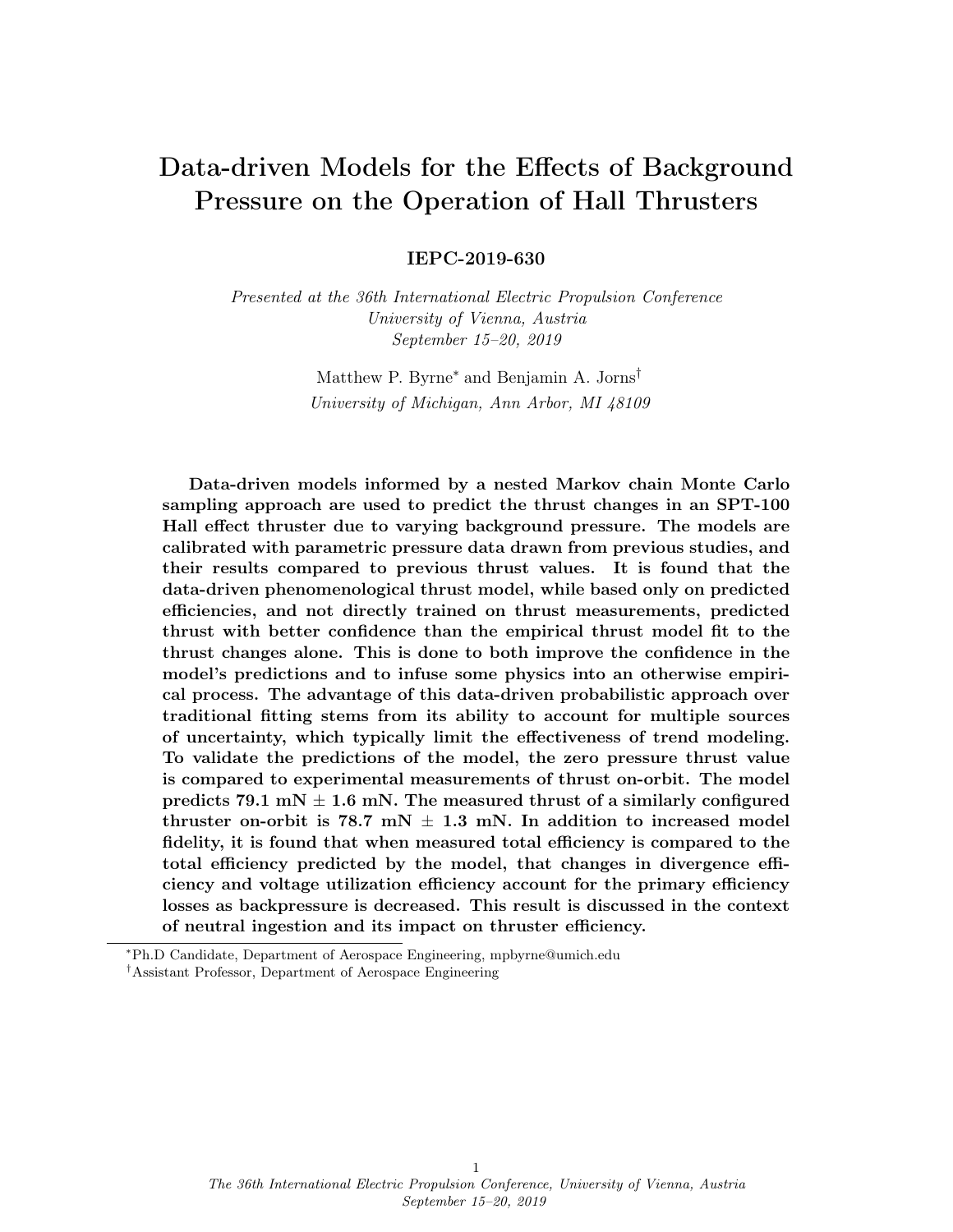<span id="page-8-0"></span>

Fig. 4 Posterior probability distributions for the cathode coupling fitting parameters.

for the cathode coupling values, these values have very large standard deviation (on the same order as the mean). This relative increase in the standard deviation is expected in higher dimensional models, as the extra degrees of freedom allow the number if likely values to increase. Despite this, we can see from the joint probability distributions that all of the parameters are correlated to each other.

We also calibrated Diamant's empirical thrust model (Equation [12\)](#page-7-1) on the thrust data published by Diamant<sup>[2](#page-15-1)</sup>. The resulting posteriors are displayed in Fig[.6.](#page-10-0) We find that only the  $A_T$  posterior is well defined. The  $B_T$  posterior, while it seems to be well peaked, has a large standard deviation. The last parameter,  $C_T$ , has a very broad posterior. This indicates that it is an unstable parameter, that when it is not informed by data, will blow up. Furthermore, when both it and  $B_T$  were allowed to vary together, the parameter estimation could not converge on any values for either parameter. This can be seen in the joint probability distribution for  $B_T$  and  $C_T$ . At low values of  $B_T$  and  $C_T$ the probability is high, but if either is increased the other becomes nearly uniform.

# C. Probabilistic Predictions

We can use the posterior distributions fitting parameters to make predictions with uncertainty. This can be done by calculating fits using all the possible combinations of fit parameters. Since the posterior distributions are essentially sets of the most probable values that each fitting parameter can take, we need only sample values from these distributions to approximate all of the probable fit functions. The uncertainty of the posteriors (which was initially based on the uncertainty of the data) can be propagated through this calculation as fits using unlikely parameters will themselves be unlikely. It is also in this way that we can assess the uncertainty of regions where we have no experimental data. The set of all possible fitting functions is restricted by the data we do have, allowing us to then restrict what values possible new data points are likely to take.

As an example we can apply this method using the posteriors calculated to for Diamant's empirical thrust model. We begin by randomly sampling a value from each of the posteriors shown in Fig. [6.](#page-10-0)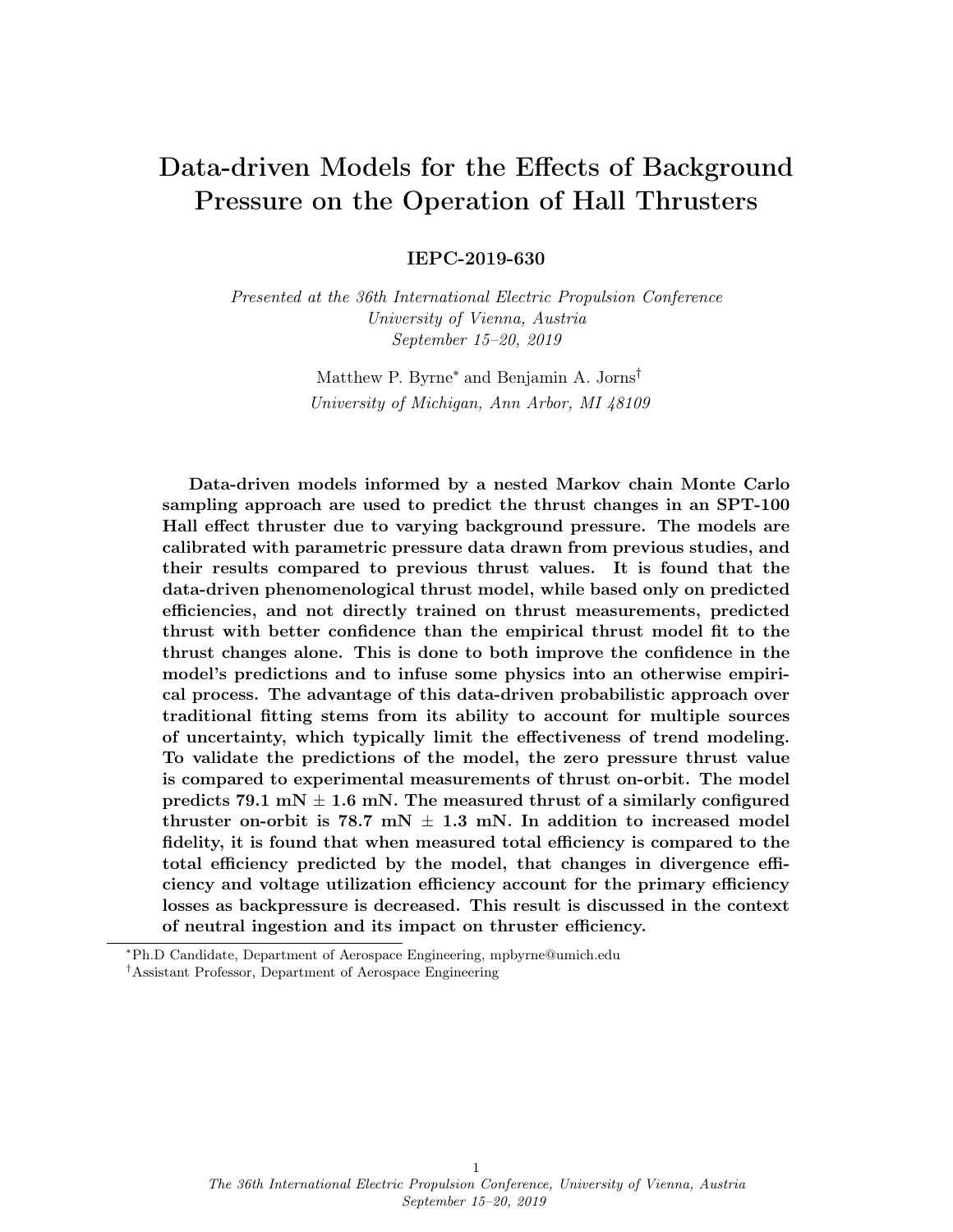<span id="page-9-0"></span>

#### Fig. 5 Posterior probability distributions for the divergence angle fitting parameters.

These values are then input into equation [12](#page-7-1) and used to calculate a fit function. The outputs of the fit function are then stored. This process is repeated ten thousand times. At each pressure value, each of the ten thousand models is compiled to create a PDF of thrust values at that point. This is done at all pressure points and used to calculate the mean and confidence intervals plotted in Fig[.7.](#page-11-0)

In this plot we can see that the mean fits the available data well. Furthermore, where there is data the the confidence intervals are close to the mean, indicating low uncertainty. Conversely, where there is no data support, the confidence intervals immediately diverge from the mean. This is a consequence of the high uncertainty and low correlation between the models fit parameters.

We apply the same algorithm to the divergence and cathode coupling data. We propagate the uncertainty from the posteriors through each model, but this time we take the additional step of propagating each models results through our phenomenological thrust model. This outcome of this can be seen in Fig[.8.](#page-11-1) For this plot the mass flow rate values are chosen based on Diamant's mass flow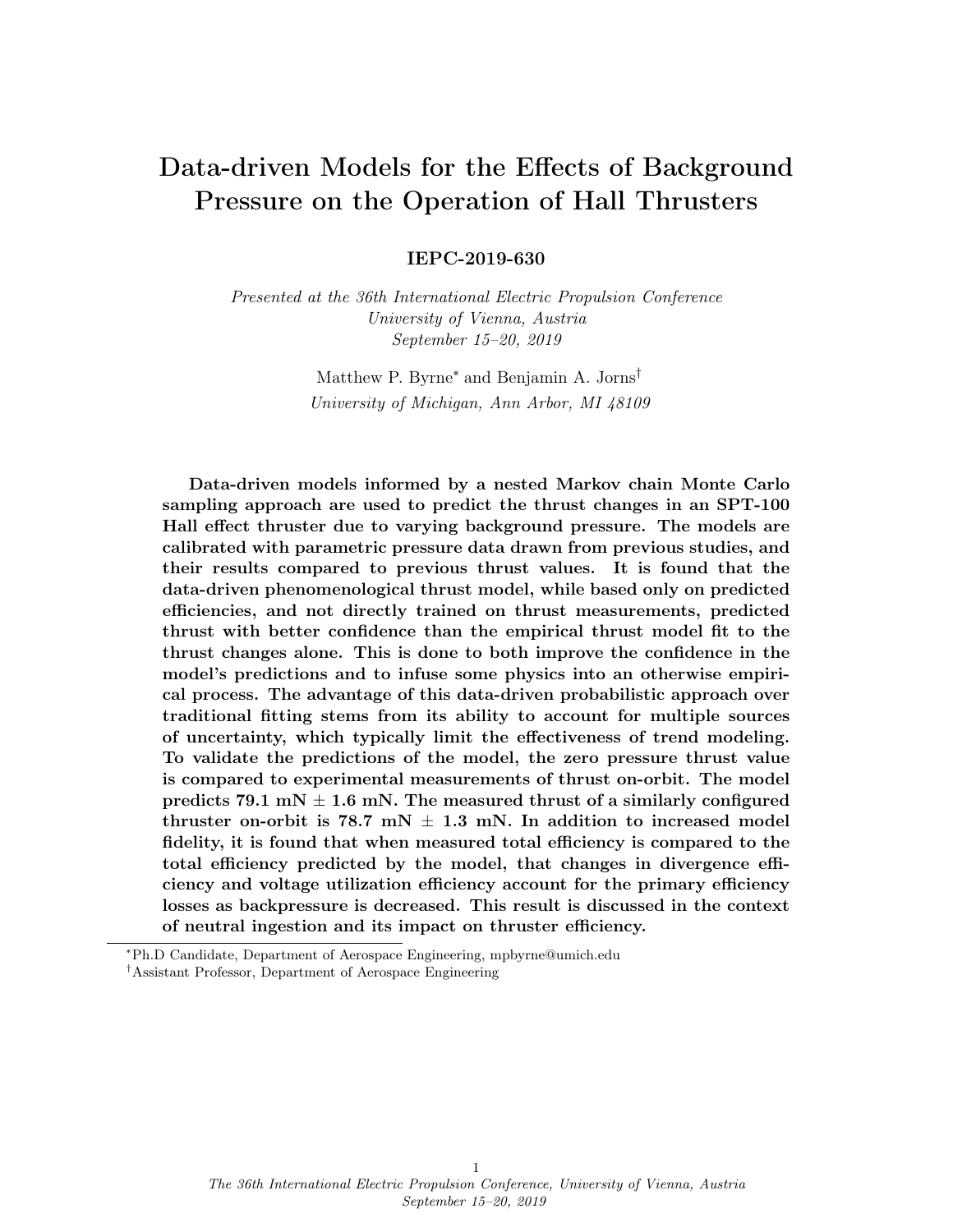<span id="page-10-0"></span>

Fig. 6 Posterior probability distributions for the divergence angle fitting parameters.

rate fit,

$$
\dot{m} = 5.68 - 7728 \cdot P. \tag{13}
$$

When we explore the fitting results we see immediately that the mean matches the experimentally measured thrust values very well. Additionally all of the data points fall within the confidence intervals. However, unlike the Diamant's model, this model was not trained on the thrust data itself. To see why the fit matched the data so well we examine how the predicted total efficiency changes with respect to background pressure, and how it compares to the measured total efficiency. We calculate total efficiency through the equation,

$$
\eta_a = \eta_q \eta_v \eta_d \eta_b \eta_m = \eta_{constant} \cdot \left( 1 - \frac{V_{cc}(P)}{V_d} \right) \cdot \cos^2 \left( \delta(P) \right),\tag{14}
$$

11 The 36th International Electric Propulsion Conference, University of Vienna, Austria September 15–20, 2019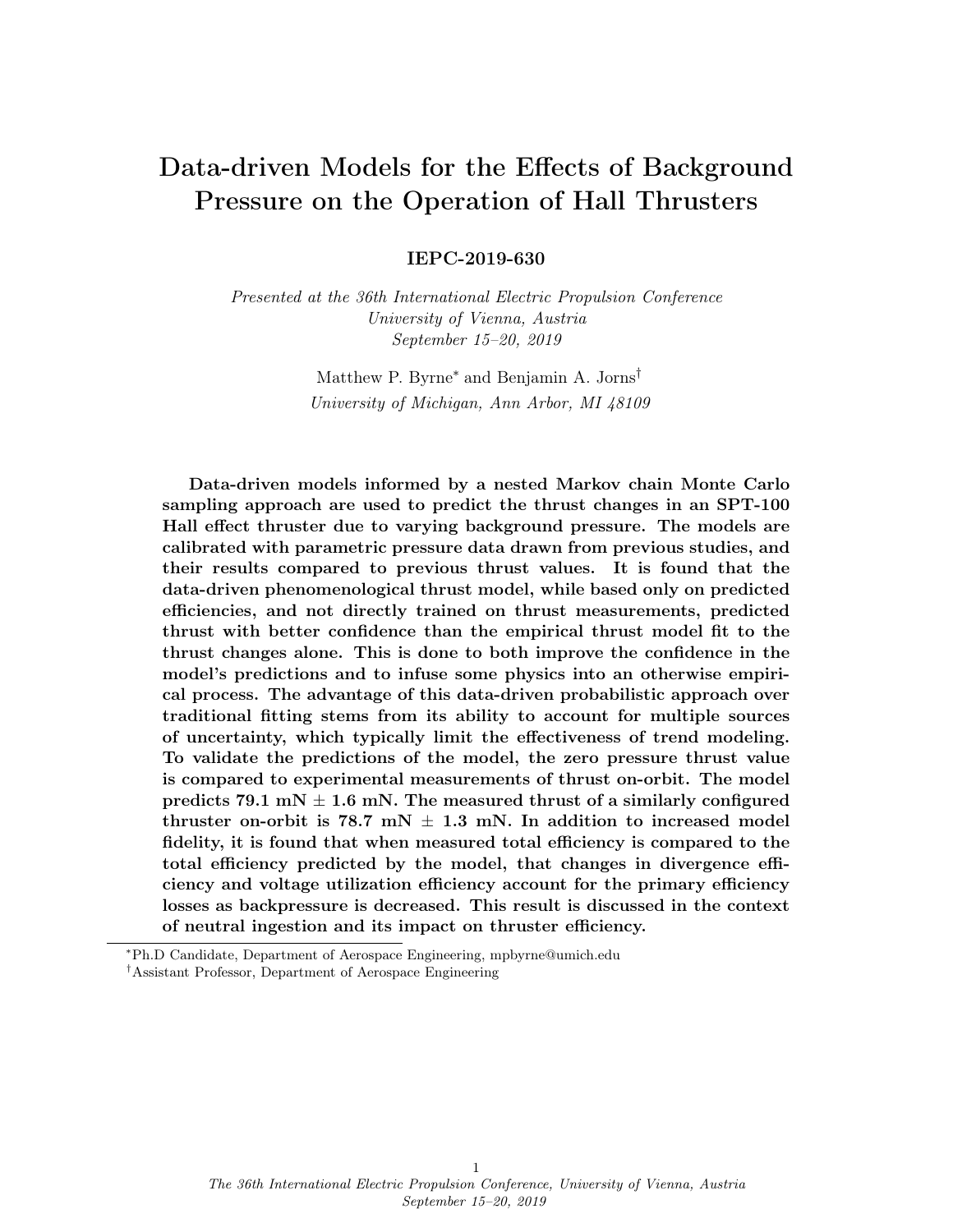<span id="page-11-0"></span>

<span id="page-11-1"></span>Fig. 7 Diamant's Thrust Predictions with 95% confidence intervals. Plotted with experimental thrust data for context



Fig. 8 Phenomenological Thrust Predictions with 95% confidence intervals. Plotted with experimental thrust data for context.

where  $\eta_{constant} = 0.5644$  and was calculated for a particular value of  $\eta_a$  at  $5 \cdot 10^{-5}$  Torr and held constant for all pressures. The results are plotted in Fig[.9,](#page-12-0) we can see that even only letting divergence and voltage utilization efficiencies vary, the predictions match very well with experimental measurements.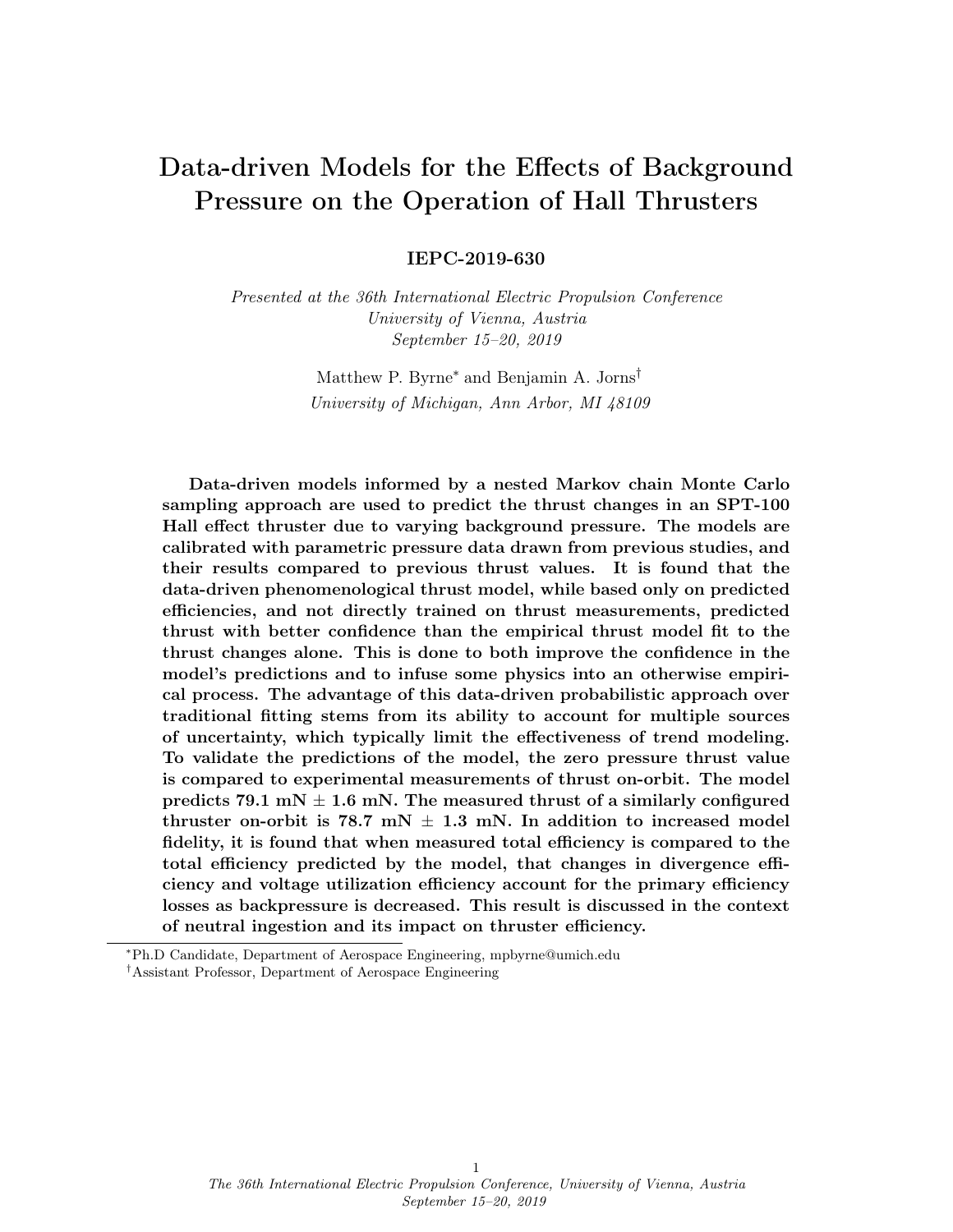<span id="page-12-0"></span>

Fig. 9 Predicted and measured total efficiency as a function of changing background pressure.

## D. Comparison to Orbital Measurements

Thrust measurements of an SPT-100 have been performed on-orbit.<sup>[31](#page-17-6)</sup> In the year 2000, two Russian geosynchronous communication satellites were launched into orbit. Each satellite was equipped with eight Fakel Enterprises SPT-100 Hall thrusters, as well as a number of plasma diagnostic systems. The thrust of some of the devices was able to be calculated during the final orbital corrections of the spacecraft, as well as during station keeping burns. From this data set, we selected thrust measurements from thrusters which had fired for at least 1.5 times the manufacturer suggested burn-in time of 20 hours<sup>[31](#page-17-6)</sup>(Express-A#2: RT2 and Express-A#3: RT1,T4, and RT4) to ensure a better comparison to the well-worn thruster analyzed by Diamant<sup>[2](#page-15-1)</sup>. We then corrected for the higher voltage and current measured on orbit and averaged the thrust from all four thrusters to give some indication of the reliability of this number. The average measured thrust was found to be 78.7 mN  $\pm$  1.3 mN.

We can compare this number to what is predicted by our two models. Figure [10](#page-13-0) shows how this orbital value compares to the predictions of the phenomenological model. We can see that the mean predicted value agrees with the measured orbital thrust number to withing the variance if the data. If we calculate the mean and standard deviation of the model predictions at zero pressure, we find that the model predicts 79.1 mN  $\pm$  1.6 mN.

For context on the importance of this result we can look at how the predictions of Diamant's model compare to the orbital data. Figure [11](#page-13-1) shows this comparison. We observe that while the model's confidence bounds encompass the data point, the mean predictions do not seem to match. At zero pressure the mean and standard deviation of the predictions is  $75.5 \text{ mN } \pm 3.74 \text{ mN}$ .

## IV. Discussion

In this section we discuss the results generated by our parameter estimation technique, and its benefits over traditional fitting techniques. The most obvious difference between the two methods can be seen by comparing Figs. [3](#page-7-0) and [7.](#page-11-0) Whereas the traditional fitting method captures the same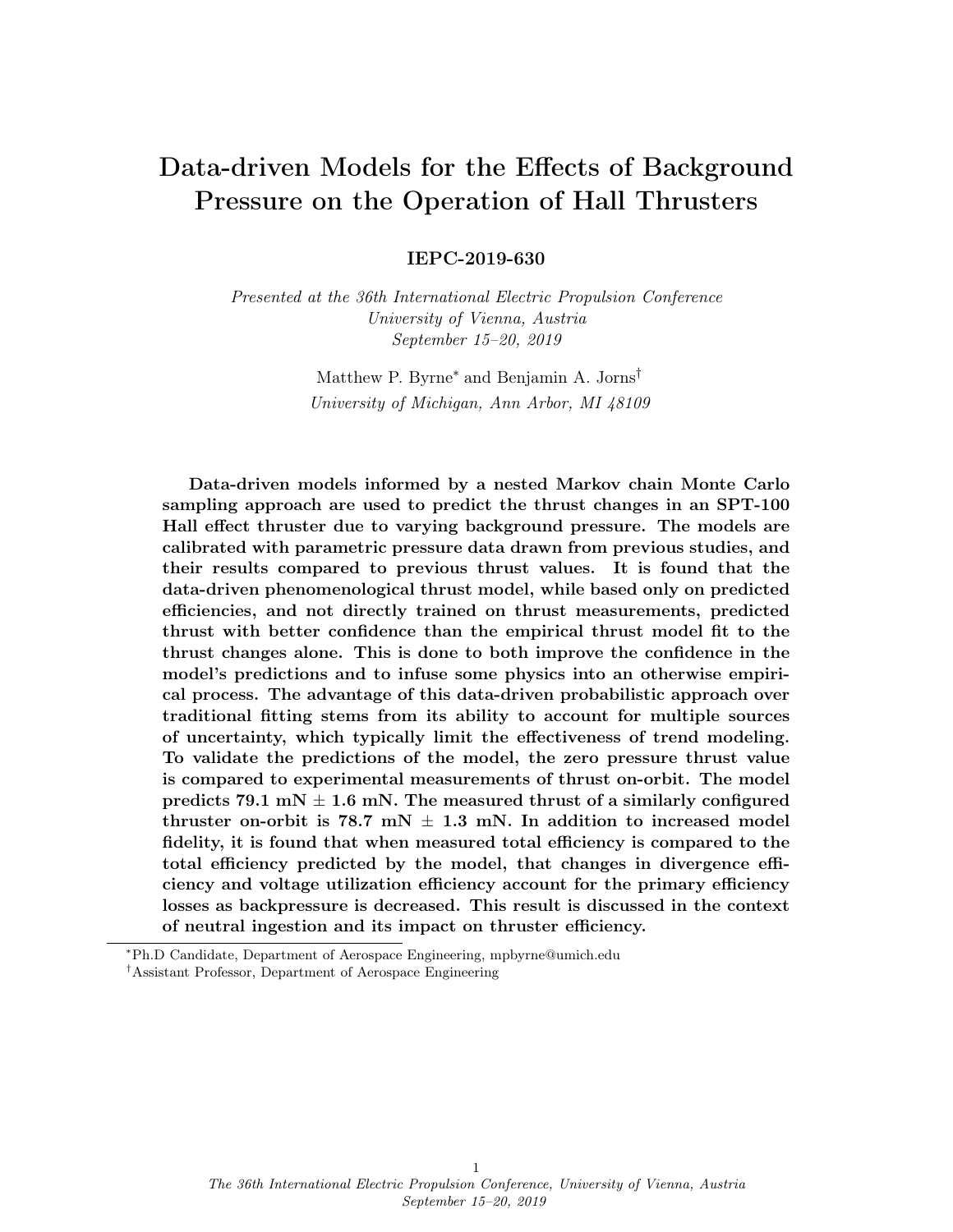<span id="page-13-0"></span>

<span id="page-13-1"></span>Fig. 10 Phenomenological Thrust Predictions with 95% confidence intervals. Plotted with orbital thrust data from Russian Express Missions<sup>[31](#page-17-6)</sup>



Fig. 11 Diamant's Thrust Predictions with 95% confidence intervals. Plotted with orbital thrust data from Russian Express Missions [31](#page-17-6)

trend in the data, it gives no indication for how certain that fit is. While it is possible to measure how good a fit is with non-Bayesian methods, like root mean square estimation, in most cases all of the data points are given equal weight. In the Bayesian case, parameters are treated as random variables which can vary. As a result, it can more easily deal with data outliers since confidence intervals are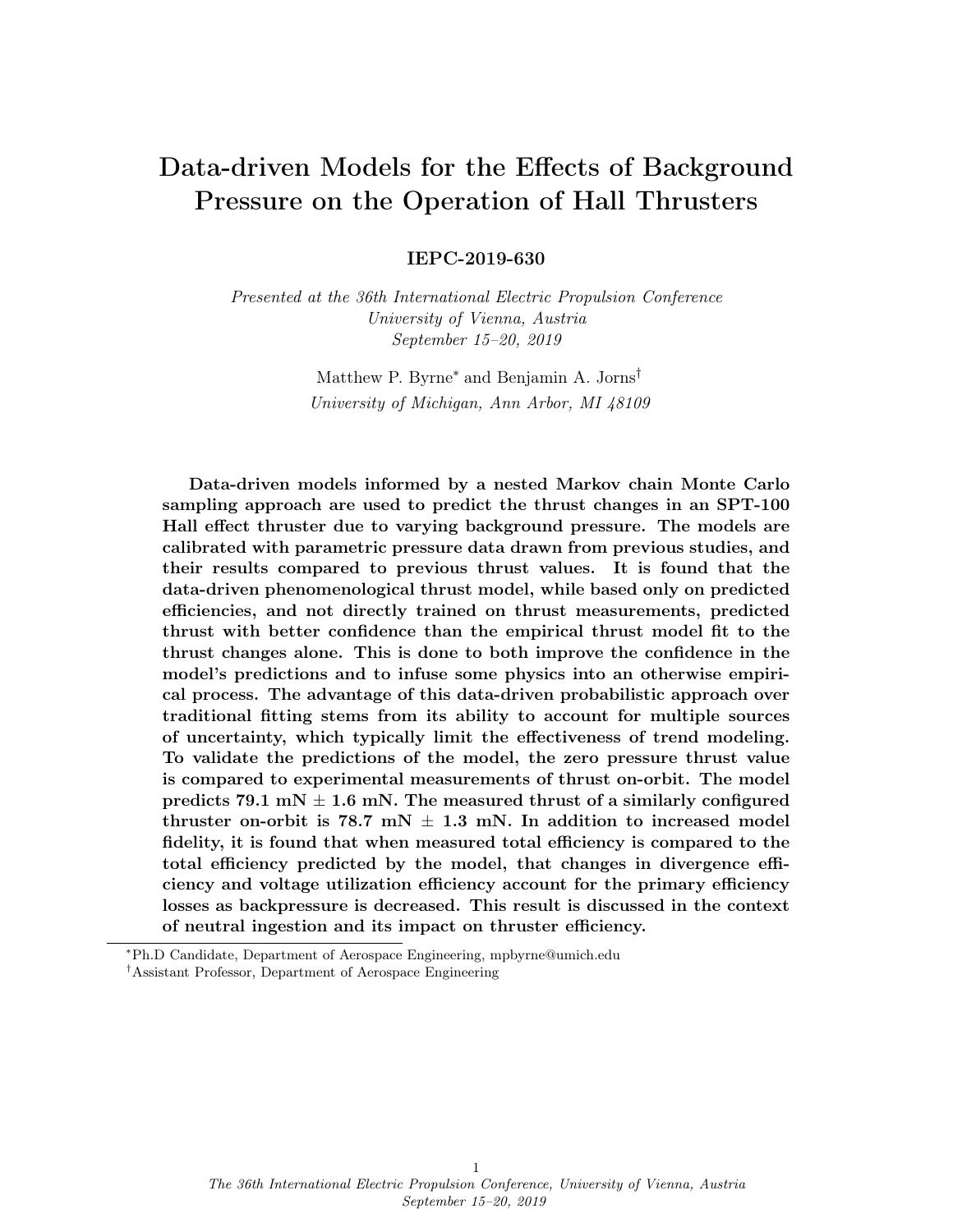based on the resulting posterior PDFs.

There was another interesting development of this study. When we look at how total efficiency changes with background pressure we find that, accounting for only changes in divergence angle and voltage utilization, that we match the experimentally measured values. This is a surprising result considering that we are not taking into account neutral ingestion. Diamant ran the thruster in constant power mode and was forced to increase the anode flow rate to maintain constant power as the backpressure was reduced. If we assume that neutral ingestion is making up for the difference in mass flow by holding  $\dot{m}$  constant at the predicted zero pressure value, we see that the predicted thrust matches at low pressure but is much greater at higher pressures. This is shown in Fig[.12.](#page-14-0)

<span id="page-14-0"></span>

Fig. 12 Phenomenological Thrust Predictions with 95% confidence intervals.  $\dot{m} = 5.68$ mg/s

Since do to neutral ingestion we must lower anode flow rate to maintain constant power, it may indicate that at higher pressures the mass utilization efficiency increases since current will be generated by background neutrals not considered in the measured mass flow rate. However, since the trend in total efficiency appeared to be completely explained by the change in divergence efficiency, one (or more) of the others we held constant must be dropping to compensate. We surmise that the voltage utilization efficiency is dropping due to a new (unaccounted for) loss term. If it is indeed due to neutral ingestion as we suspect, the likely effect is that these neutrals are not being ionized at the same potential as anode-supplied neutrals. This leads to the same measured current and power, but less thrust. This observation does not change the result of our modeling, since background neutrals will likely play a minor role at orbital pressures.

The final accomplishment of this paper is the ability of the phenomenological model to predict the thrust produced at orbital pressures within the variance of the on-orbit measurements. The most probable value predicted by the model was 79.1 mN, which is less than 1 mN for the avereage measured value of 78.7 mN. Additionally, the inclusion of a physical basis reduced the width of the confidence intervals when compared to the empirical model suggested by Diamant<sup>[2](#page-15-1)</sup>. In the future we can further improve the confidence of our predictions by including both more efficiency terms, such as mass utilization, and more physics-based functional forms for how the terms should vary with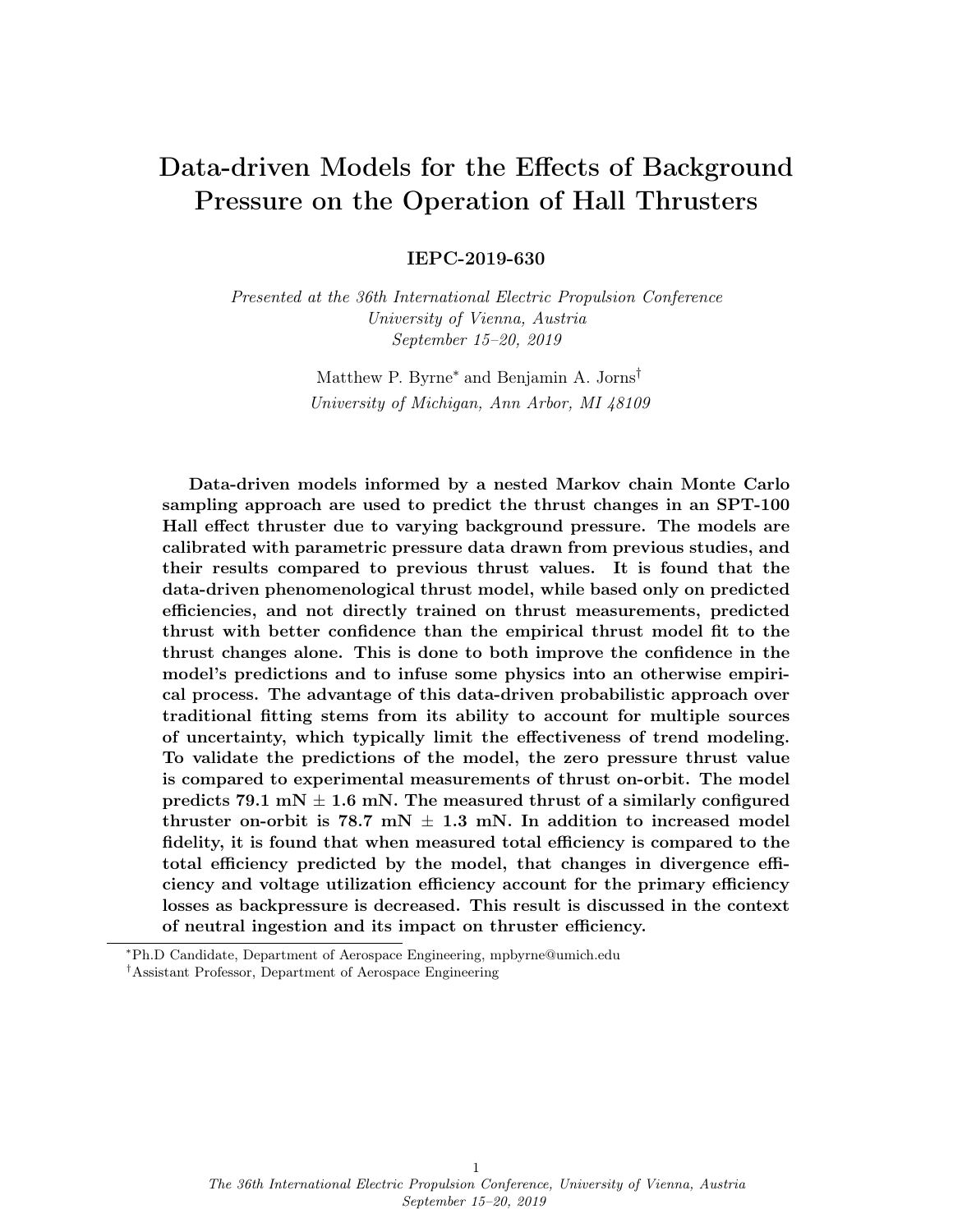background pressure.

In addition to thrust, studies like this could easily be expanded to predict the changes of any plume parameter with respect varying background pressure. One hope is that they can be used to bound predictions of plasma plume properties near spacecraft surfaces on orbit.. This could have interesting implications for spacecraft integration. If the plume can be well predicted in-space, the effect of ion sputtering on spacecraft materials on orbit could be more rigorously calculated.

## V. Conclusions

We used a data-driven Bayesian parameter estimation technique on a phenomenological thrust model to predict changes in thrust as a function of background pressure with a well-defined uncertainty envelope. Further, we found that the dominant effects driving thruster efficiency loss as background pressure decreased, are reduced divergence and voltage utilization efficiencies. Additionally, we found that while neutral ingestion does not play a role at lower pressures, there is a possibility that it can lead to decreased thrust at higher pressures when thrusters are run in constant power mode. Finally, we found that our most probable prediction of thrust at orbital pressures matched the thrust of an SPT-100 Hall thruster measured on-orbit to within 1 mN.

## References

- <span id="page-15-0"></span>[1] Hart, W. , Lev, D., Myers, R., Kolbeck, J., Keidar, M., Gonzalez, J., Choe, W., Koizumi, H., Albertoni, R., Gabriel, S., and Funaki, I. "The Technological and Commercial Expansion of Electric Propulsion in the Past 24 Years." presented at the 35th International Electric Propulsion Conference, Georgia Institute of Technology, USA, 2017, vol. IEPC-2017-242
- <span id="page-15-1"></span>[2] Diamant K. D., Liang R., and Corey R. L. "The E ect of Background Pressure on SPT-100 Hall Thruster Performance", 50th AIAA/ASME/SAE/ASEE Joint Propulsion Conference, AIAA Propulsion and Energy Forum, (AIAA 2014-3710)
- <span id="page-15-2"></span>[3] Diamant, K. D., Spektor, R., Beiting, E. J., Young, J. A., and Curtiss, T. J., "The E ects of Background Pressure on Hall Thruster Operation," in 48th AIAA/ASME/SAE/ASEE Joint Propulsion Conference and Exhibit, Atlanta, Georgia, USA, AIAA-3735-2012.
- <span id="page-15-6"></span>[4] Huang, W., Kamhawi, H., and Haag, T., "E ect of Background Pressure on the Performance and Plume of the HiVHAc Hall Thruster," Presented at the 33rd International Electric Propulsion Conference, IEPC Paper 2013-058, Washington, DC, Oct 6-10, 2013.
- <span id="page-15-3"></span>[5] Huang, W., Kamhawi, H., and Haag, T. "Facility E ect Characterization Test of NASA's HERMeS Hall Thruster", 52nd AIAA/SAE/ASEE Joint Propulsion Conference, AIAA Propulsion and Energy Forum, (AIAA 2016-4828)
- [6] Byers, D. and Dankanich, J. W., "A Review of Facility E ects on Hall E ect Thrusters," Presented at the 31st International Electric Propulsion Conference, IEPC Paper 2009-076, Ann Arbor, MI, Sept. 20-24, 2009.
- <span id="page-15-5"></span>[7] MacDonald-Tenenbaum, N., Pratt, Q., Nakles, M., Pilgram, N., Holmes, M., and Hargus Jr, W., "Background Pressure E ects on Ion Velocity Distributions in an SPT-100 Hall Thruster," Journal of Propulsion and Power, Vol. 35, No. 2, 2019, pp. 403–412.
- <span id="page-15-4"></span>[8] Nakles, M., and Hargus, W "Background Pressure E ects on Ion Velocity Distribution Within a Medium-Power Hall Thruster," JOURNAL OF PROPULSION AND POWER Vol. 27, No. 4, July–August 2011
- [9] M. L. R. Walker, "E ects of facility backpressure on the performance and plume of a Hall thruster," Ph.D. thesis ( United States Air Force, 2005).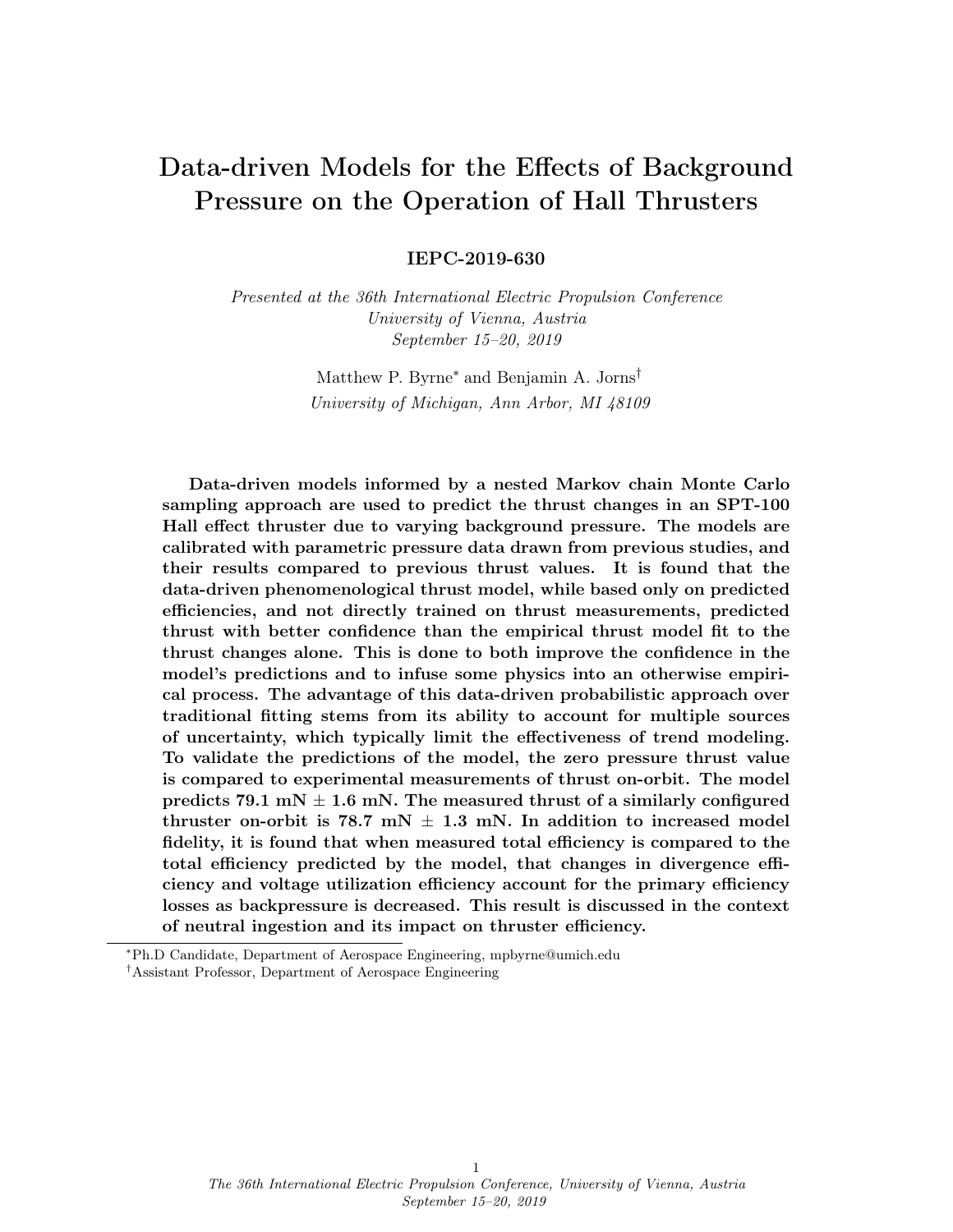- [10] Brown, D.L. and Gallimore, A.D., "Evaluation of facility e ects on ion migration in a Hall thruster plume." Journal of Propulsion and Power 27, no. 3 (2011): 573-585.
- [11] R. Spektor, W. G. Tighe, H. Stoltz, K. R. C. Beckwith, "Facility E ects on Hall Thruster Performance Through Cathode Coupling," Presented at Joint Conference of 30th International Symposium on Space Technology and Science, 34th International Electric Propulsion Conference and 6th Nano-satellite Symposium, Hyogo-Kobe, Japan, July 4–10, 2015, IEPC-2015-309/ISTS-2015-b-309
- [12] Randolph, T., Kim, V., Kaufman, H., Kozubsky, K., Zhurin, V.V. and Day, M., "Facility e ects on stationary plasma thruster testing." in Proceedings of the 23rd International Electric Propulsion Conference (1993), pp. 1993–1093.
- <span id="page-16-4"></span>[13] Snyder, J.S., Lenguito, G., Frieman, J.D., Haag, T.W. and Mackey, J.A., "The E ects of Background Pressure on SPT-140 Thruster Performance at Multiple Power Levels," 53rd AIAA/ASME/SAE/ASEE Joint Propulsion Conference, July 9-11, 2018, Cincinnati, OH
- [14] Kamhawi, H., Huang, W., Haag, T. and Spektor, R., "Investigation of the E ects of Facility Background Pressure on the Performance and Voltage-Current Characteristics of the High Voltage Hall Accelerator," in Proceedings of the 50th AIAA/ASME/SAE/ASEE Joint Propulsion Conference (2014), p. 3707
- [15] Hofer, R.R., Peterson, P.Y. and Gallimore, A.D., "Characterizing Vacuum Facility Backpressure E ects on the Performance of a Hall Thruster," in Proceedings of the 27th International Electric Propulsion Conference, IEPC-01-045, Pasadena, CA (2001).
- [16] Manzella, D. , Jankovsky, R., Elliott, F. , Mikellides, I., Jongeward, G., and Allen, D., "Hall Thruster Plume Measurements On-Board the Russian Express Satellites," presented at the 27th International Electric Propulsion Conference, Pasadena, California, 2001.
- <span id="page-16-1"></span>[17] Frieman, J.D., Walker, J.A., Walker, M.L., Khayms, V. and King, D.Q., "Electrical facility e ects on Hall thruster cathode coupling: performance and plume properties." Journal of Propulsion and Power 32, no. 1 (2015): 251-264.
- <span id="page-16-0"></span>[18] Cusson, S. E., Jorns, B., and Gallimore, A., "Simple Model for Cathode Coupling Voltage Versus Background Pressure in a Hall Thruster," 53rd AIAA/SAE/ASEE Joint Propulsion Conference, 10-12 July 2017, Atlanta, GA, AIAA 2017-4889
- <span id="page-16-8"></span>[19] Sivia, D. S., and Skilling, J., Data Analysis: A Bayesian Tutorial, 2nd edition, Oxford University Press, 2006
- <span id="page-16-6"></span>[20] Yim, J., "A survey of xenon ion sputter yield data and fits relevant to electric propulsion spacecraft integration," presented at the 35th International Electric Propulsion Conference, Georgia Institute of Technology, USA, 2017, vol. IEPC-2017-060.
- <span id="page-16-7"></span>[21] Limpert, E., Stahel, W.A. and Abbt, M.,Limpert, Eckhard, Werner A. Stahel, and Markus Abbt. "Lognormal distributions across the sciences: keys and clues: on the charms of statistics, and how mechanical models resembling gambling machines oer a link to a handy way to characterize log-normal distributions, which can provide deeper insight into variability and probability—normal or log-normal: that is the question." BioScience 51, no. 5 (2001): 341-352.
- <span id="page-16-2"></span>[22] Cusson, S. E., Georgin, M. P., Dragnea, H. C., Dale, E. T., Dhaliwal, V., Boyd, I. D., and Gallimore, A. D., "On channel interactions in nested Hall thrusters," Journal of Applied Physics 123:13
- <span id="page-16-3"></span>[23] Frieman, J. D., Liu, T. M., and Walker, M. L. R., "Background Flow Model of Hall Thruster Neutral Ingestion,". JOURNAL OF PROPULSION AND POWER. Vol. 33, No. 5, September–October 2017
- <span id="page-16-5"></span>[24] Cusson, S. E., Dale, E. T., Jorns, B. A., and Gallimore, A. D., "Impact of Cathode Flow Fraction on the Location of the Acceleration Region," SPC-18-402